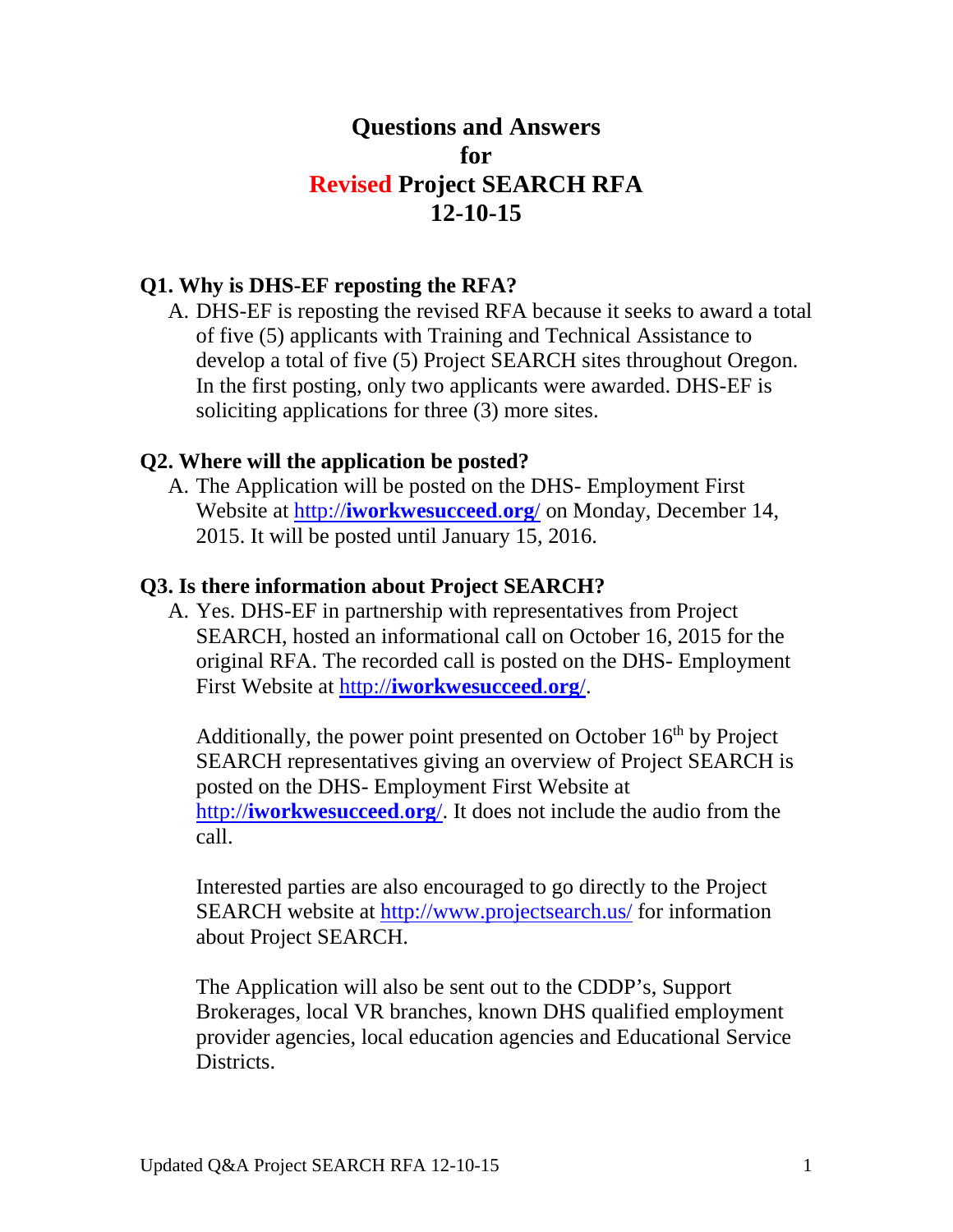# **Q.4. What does SEARCH stand for since it is capitalized?**

A. It is not an acronym and does not stand for anything. It is simply part of the Project SEARCH Trademarked label and logo.

#### **Q5. Please clarify who the primary lead applicant is?**

A. The primary lead applicant is the entity that will be the primary entity responsible for working with the Project SEARCH training and technical assistance team and the host employer.

Generally, the lead applicant will be the local education agency if the proposal is to have a traditional Project SEARCH model focused on transition age students (18-21 years).

If the application proposes to have a modified Project SEARCH model focused on supporting working age adults (no longer in school), then the lead agency is generally going to be a DHS qualified employment provider/vendor agency supporting individuals with intellectual and developmental disabilities.

# **Q.6. May a Regional Education Service District serve as the lead applicant?**

- A. Yes. A Regional Education Service District may serve as the lead applicant.
- **Q. 7. If a DHS qualified community based employment provider/ vendor is submitting to do the "working age adult" version of the model, do they still need to have a representative of the LEA as a partner?** 
	- A. If a DHS qualified community based employment provider/vendor is the lead applicant with intent to develop a "working age adult" Project SEARCH model, then LEA would not necessarily be required as a partner. However, having an LEA as a supporting stakeholder/partner is not discouraged. The lead applicant may choose to allow applying participants for the Project SEARCH internship cohort to be transition age students in their last year of school. In this scenario, if the school agrees and the services are written into the students IEP, the employment provider/vendor may bill the school district for the "employment path" services rather than ODDS to support the student's participation.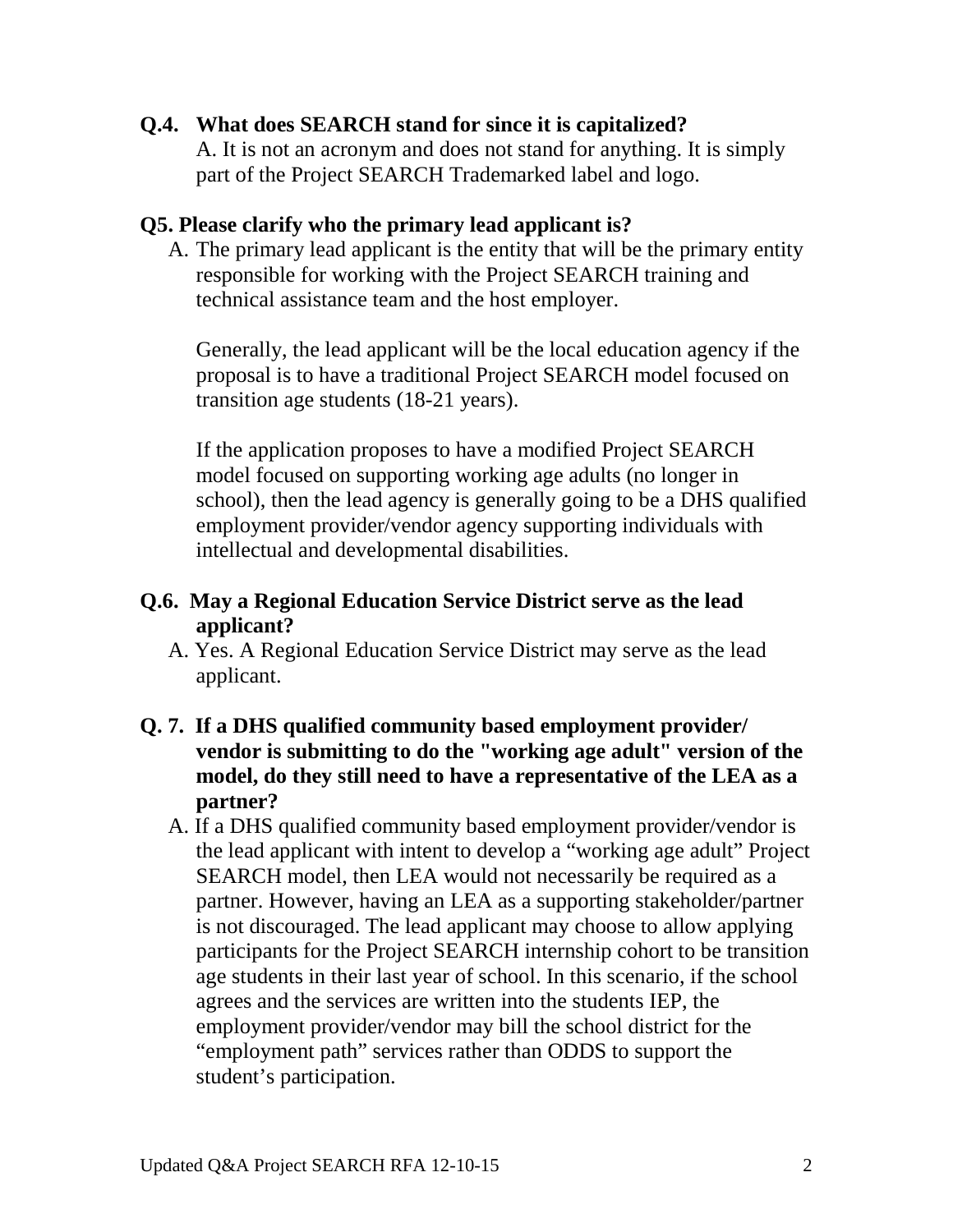#### **Q8. What Regions will DHS- be awarding sites to?**

A. While the original RFA sought to award Training and Technical Assistance to develop a Project SEARCH site in each of the five regions as defined by Office of Developmental Disability Services (ODDS), the revised RFA allows DHS-EF to consider awarding multiple applicants in any of the five regions described in the RFA.

#### **Q9. Do the Regions correlate with the ODDS Regional Employment Specialist assignments?**

A. Mostly, but not exactly. There are some slight variations.

The ODDS Regional Employment Specialists assignments are

- $\triangleright$  NW Metro Region
- Eastern Oregon Region (Covers most of Eastern)
- $\triangleright$  Central Oregon and part of Eastern Region
- $\triangleright$  Mid-Valley Region (includes Lane County)
- $\triangleright$  Southern Region

# **Q.10. Is it accurate that only one education agency or vendor will be chosen from each region?**

A. No. This was the expectation in the original RFA, but the revised RFA allows for more than one education agency or vendor to be awarded in the same region. While DHS-EF does encourage and hope for broad geographic representation of applicants, DHS-EF will consider awarding multiple applicants in a region. However, Applicants awarded in the same region must be operating in different industries. For example, hospital, college/university, large law firm or large manufacturing plant. Two applicants developing sites in the same industry and in the same region will not be awarded.

#### **Q.11. What is the age range for transition age students?**

- A. The Project SEARCH transition age model is focused on students 18- 21 years of range who are in their last year of school prior to Exit.
- **Q.12. In order to be chosen, does the agency/vendor have to already have a host business lined up?** 
	- A. No. The applicant is required to identify in the application 1-4 potential businesses in its community that may serve as the host business where the internships will happen. If the applicant already has commitment from a local business to serve as the host business,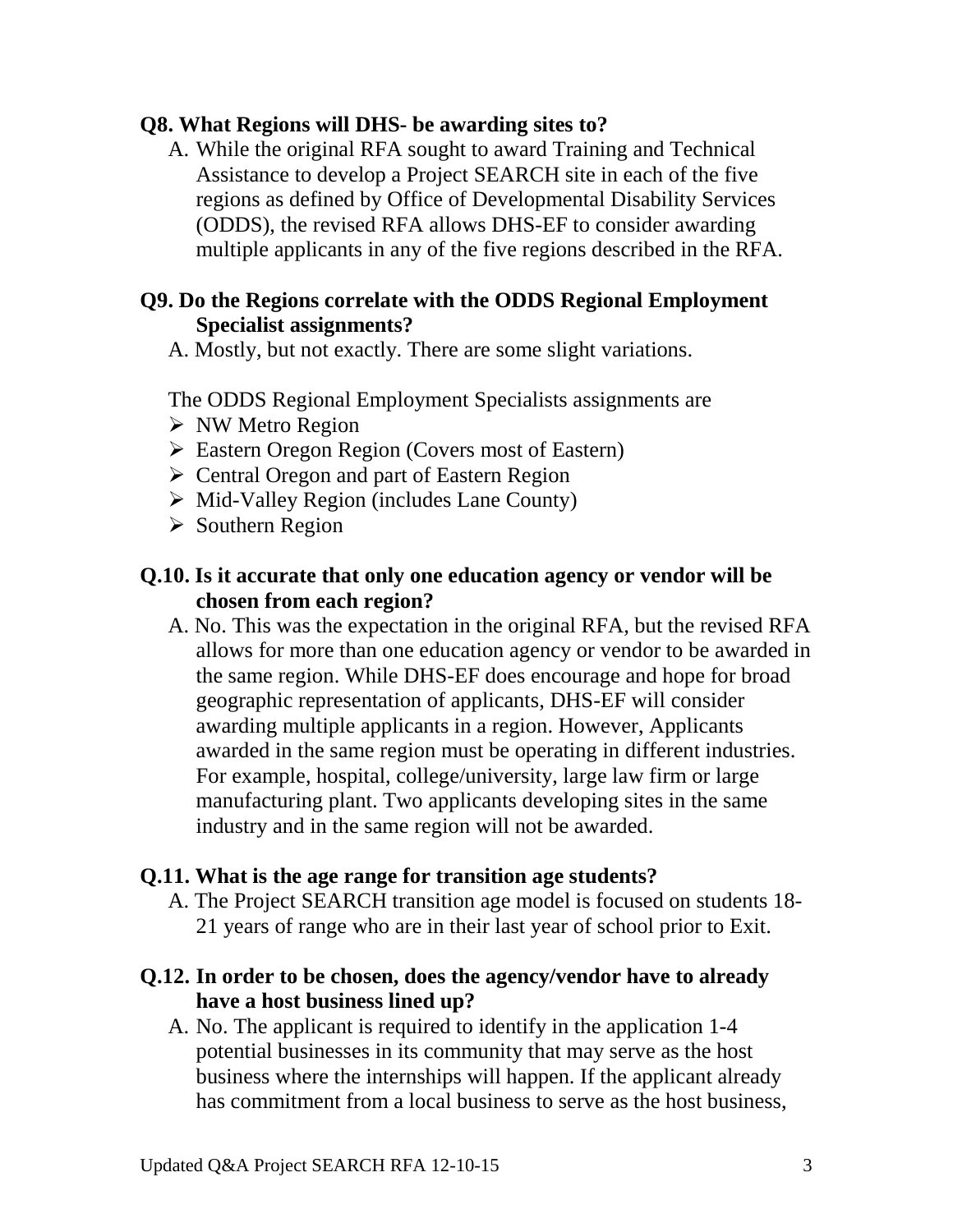then a letter of commitment from the host business is encouraged. This host business should be a larger employer with at least 200 employees and have a diverse range of positions. Hospitals, colleges, universities, large industries, large hotels, manufacturing companies, large law firms, and large retail stores are just some of the examples of types of host businesses. The host business will become a primary partner throughout the training and technical assistance and development of the Project SEARCH site.

# **Q.13. Is there a power point or a selling point for the program to present to potential host businesses?**

A. The applicant may not yet have commitment from a potential "host business" and may be unsure how to approach a business about becoming a host business. That is why the application only requires the applicant to list 1-4 potential businesses that may be able to serve as the host business. The potential host business(es) should be larger employers with at least 200 employees and have a diverse range of positions. Hospitals, colleges/universities, large industries, large hotels, manufacturing companies, large law firms, and large retail stores are just some of the examples of types of host businesses.

The successful applicant will work with the Project SEARCH training and TA team to secure ONE single host business where the internships will occur. This will include helping the local Project SEARCH team meet with the potential host business(es) listed in their applications to explain what Project SEARCH is, the expectations, etc. The host business will become a primary partner throughout the training and technical assistance and development of the Project SEARCH site.

# **Q.14. Are the terms "host business" and "Project SEARCH site" interchangeable?**

A. Not exactly. For the purposes of the RFA, the "host business" is the business that actually hosts and provides the internships. The "Project SEARCH site" is referring to the local Project SEARCH team and collaboration effort between the lead applicant (local education agency or vendor), host business, VR, DD, and other community stakeholders.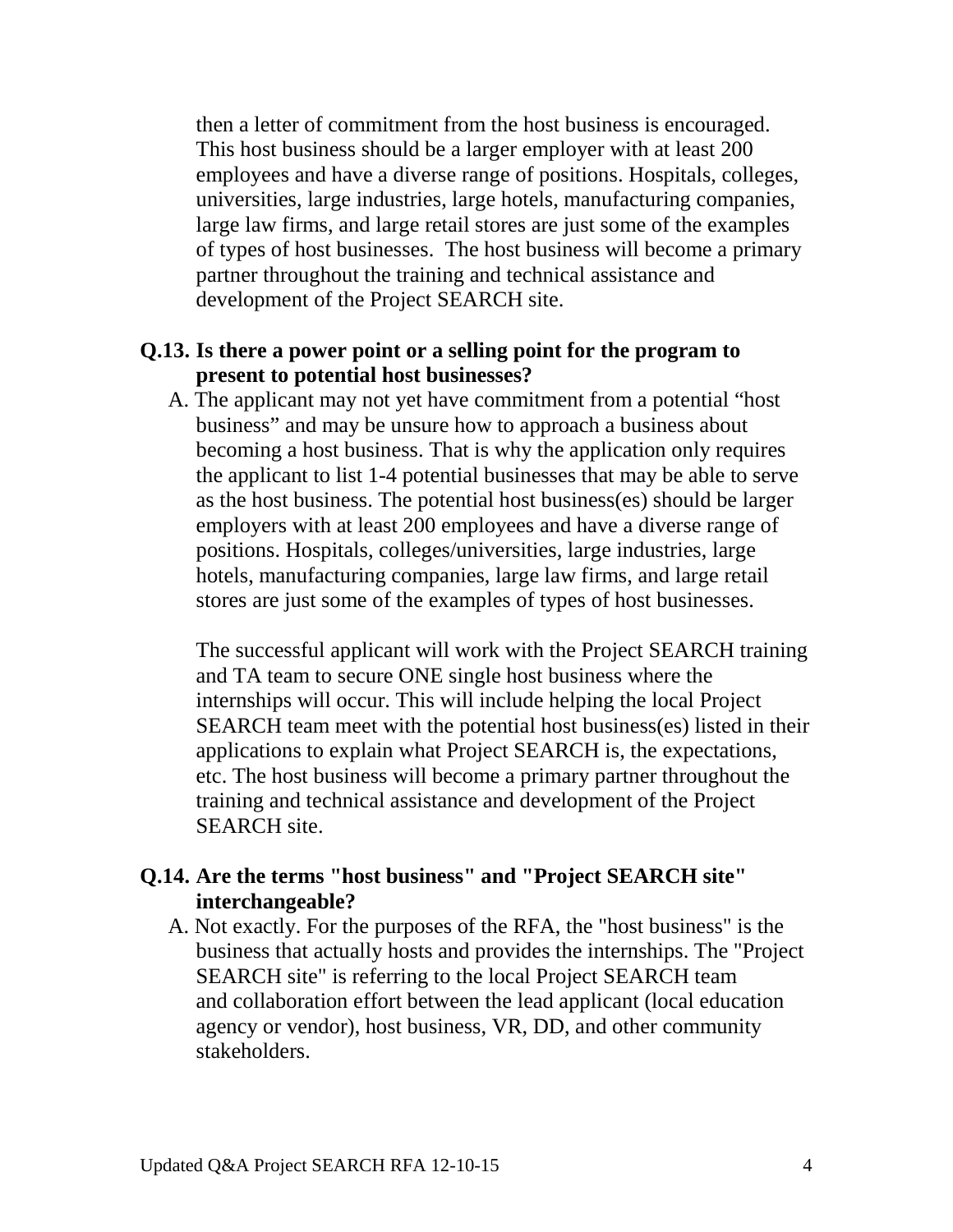- **Q.15. Will the successful applicant be responsible for developing host businesses throughout that region?** 
	- A. No. The successful applicant will work with the Project SEARCH training and TA team to secure one single host business where the internships will occur. The Project SEARCH model is a 9 month internship for students or adults wishing to pursue competitive integrated employment and who may require additional work experience to identify work skills, strengths and interest. Following the internship experience, the interns will search for a community integrated job of at least 16 hours or more. This may be within the host business or it may be with another employer.

# **Q.16. Does Project SEARCH technical assistance include helping to develop the project search site?**

A. The successful applicant will work with the Project SEARCH training and TA team to secure ONE single host business where the internships will occur. The applicant is required to identify in the application 1-4 potential businesses in its community that may serve as the host business where the internships will happen. If the applicant already has commitment from a local business to serve as the host business, then a letter of commitment from the host business is encouraged. This host business should be a larger employer with at least 200 employees and have a diverse range of positions. Hospitals, colleges/universities, large industries, large hotels, manufacturing companies, large law firms, and large retail stores are just some of the examples of types of host businesses. The host business will become a primary partner throughout the training and technical assistance and development of the Project SEARCH site.

#### **Q17. Are there specific industries being targeted for sites?**

A. No. The type of industry or business the community wishes to target is at the discretion of the community. DHS wants communities to be innovative. The application does not require the host employer site to be definitively identified or committed at time of application. It will only require the applicant to list potential host employer sites. Project SEARCH as part of its Training and Technical Assistance provide the support to develop host employer site where the Project SEARCH site will be located.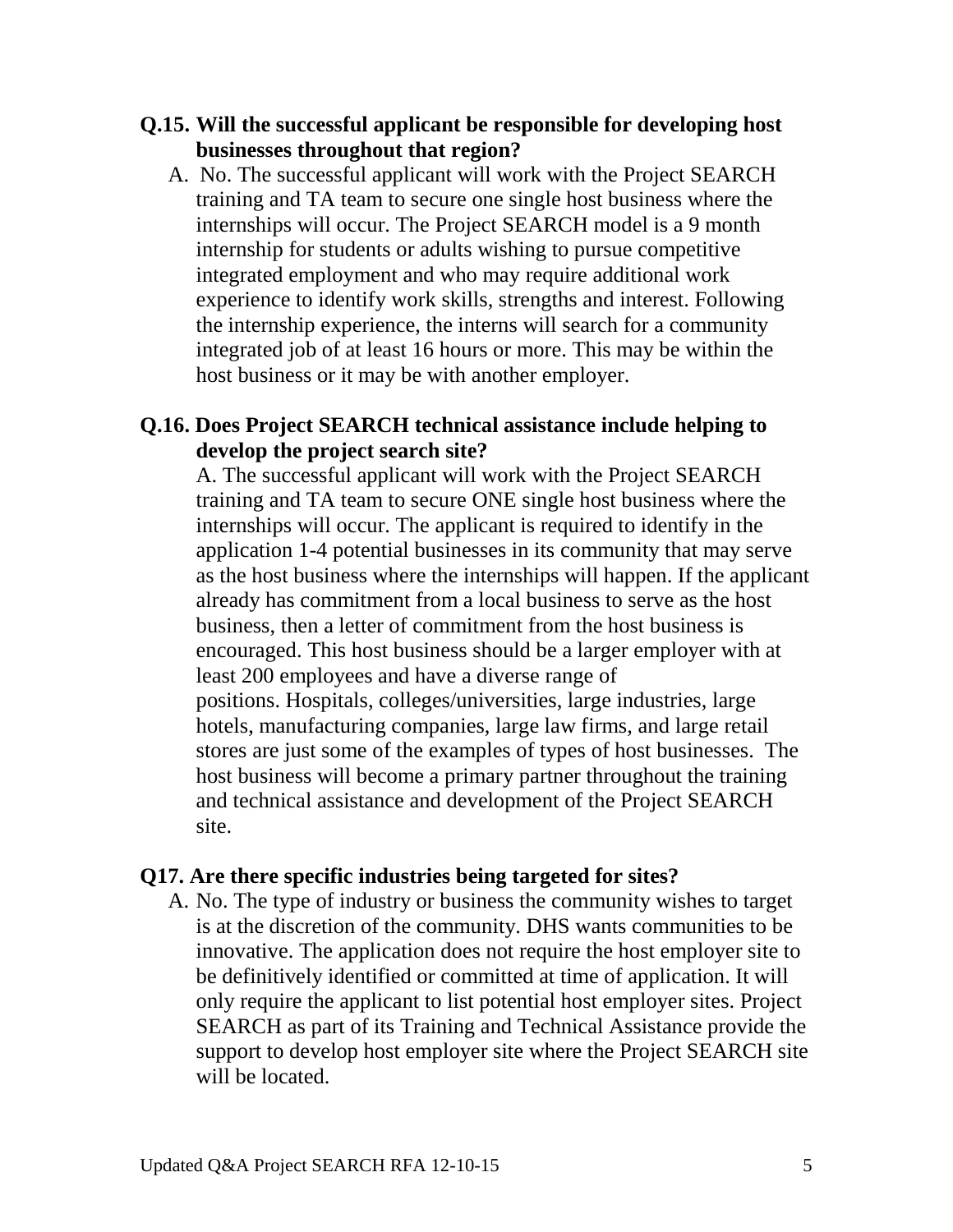- **Q18. Can the state, city or county government be a possible site to expand public sector jobs?** 
	- A. Yes, absolutely. Government employers are certainly eligible to serve as the host employer if they meet the size and other requirements for Project SEARCH.

# **Q.19. If a DHS qualified community based employment provider/vendor applies and is chosen, what exactly would that mean?**

- A. If the lead applicant is a DHS qualified community based employment provider/vendor, then the vendor will be responsible for providing a "teacher", and any necessary assistants or job coaches who will be located at the host business (e.g., hospital), and responsible for working with the interns on teaching pre-vocational skill building. The lead applicant is also responsible for serving as the primary responsible agency and point of contact with the Cincinnati Children's Medical Hospital Project SEARCH training and TA consultants.
- **Q20. What is the commitment requirements for the teacher between January and August, when much of the Project SEARCH training and TA is happening?** 
	- A. Project SEARCH knows that often the teacher may not even be identified or hired until July. Therefore it expects that the local education agency's Special Education Supervisor or someone from the Transition program will be actively involved in the training and technical assistance between January and August. When the teacher is identified for the Project SEARCH site, then the local education agency representative who has been involved in the training and TA will assist the new teacher in getting "up to speed".
- **Q21. What billing code or category of service does an employment provider bill VR for the job coaching site support under the new DHS VR contract?** 
	- A. During the internship, if additional on-site support is required, then the vendor will work with the VR Counselor to determine what services the individual qualifies for and the VR Counselor will request these services from the vendor. The vendor will invoice based on the specific service requested from the VR Counselor.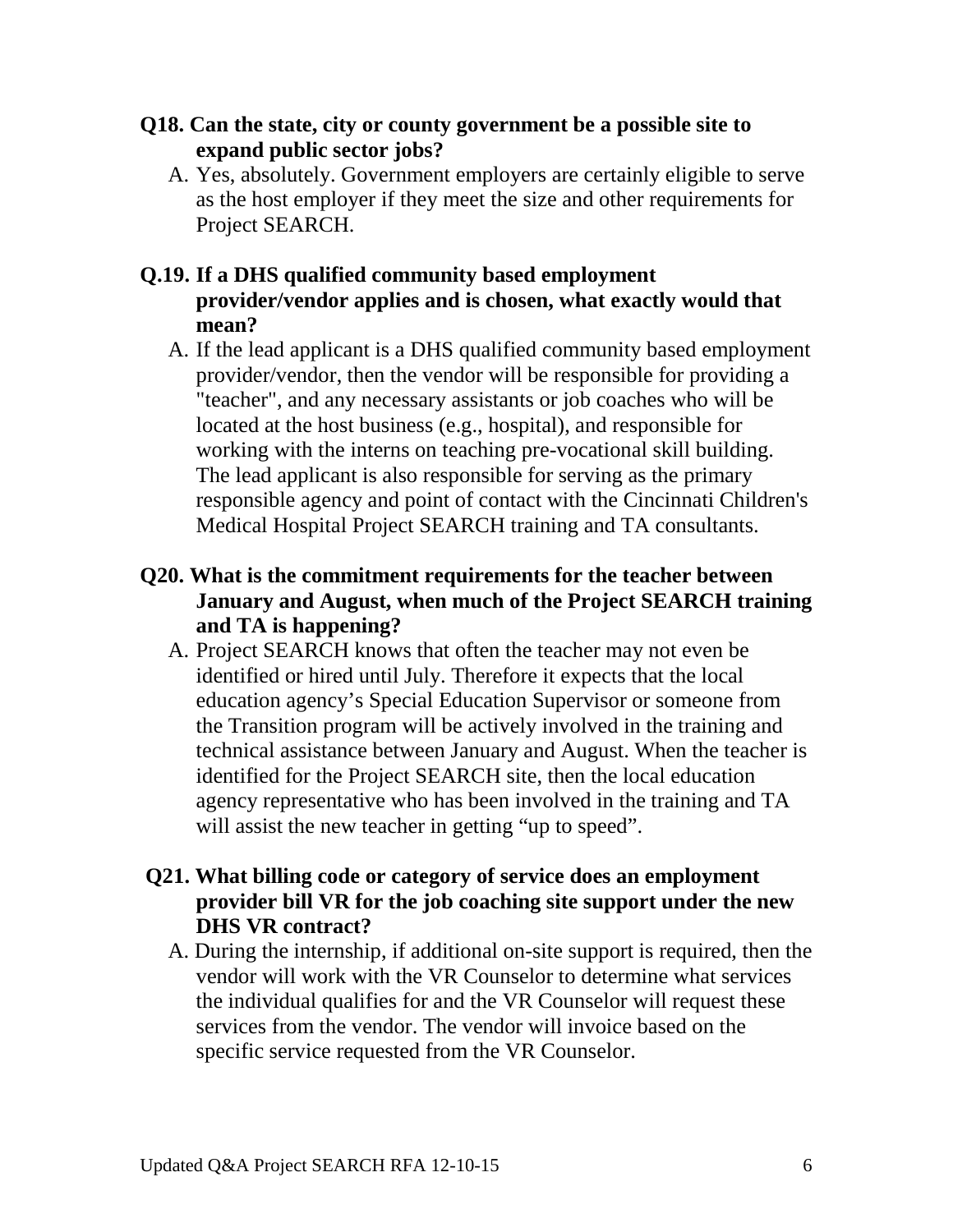- **Q22. How much are the annual licensing fees? And will DHS be paying for this?**
	- A. DHS will pay \$15,000 for the initial cost to launch a new Project SEARCH site. The \$15,000 covers the training and technical assistance provided by the Project SEARCH team and the first year licensing fee which is \$300. DHS will also pay for the second year licensing fee. DHS may be willing to cover the licensing fees for the 2017-19 biennium as well, but that has not yet been decided.
- **Q.23. Could a DHS qualified community based employment provider/vendor use its facility as the 'classroom' and then take clients out to the employment site/host business?** 
	- A. No. the host business must be able to provide a space for an on-site classroom. The "teacher" will be located at the host business and the interns will attend classes there each day prior to engaging in their daily internship activities.

# **Q.24. In the following video,**

**http://cchmcstream.cchmc.org/MediasiteEX/Play/e33acd53c2cb41 e8b7f0e1cd3f8d8dfc1d it's expressed that the interns would spend 6.5 hours each day on site, including 1.5 hours in the classroom (one hour from 8 am until 9 am and another half hour from 2 to 2:30 pm). In the video, they say the interns would rotate through three 10-week internships over the course of the school year. Does Oregon have the same expectations?** 

A. Yes. Project SEARCH is an internationally recognized best practice model, licensed and trademarked with a very specific program. The training and technical assistance awarded to the successful applicant(s) focuses on the critical components of the licensed and trademarked Project SEARCH model and how to implement the program model. Deviation from the program model design would not fulfill the intent of RFA, and may violate the Project SEARCH licensing agreement terms.

#### **Q.25. How many interns do you envision being at a site?**

A. Generally speaking, the average number of interns ranges from 7-12 interns per site. Usually, the number depends on the cost of the "teacher". It is recommended that the applicant consider how many interns it needs to cover the cost of the teacher. For example, a DHS qualified community based employment provider/vendor may want to